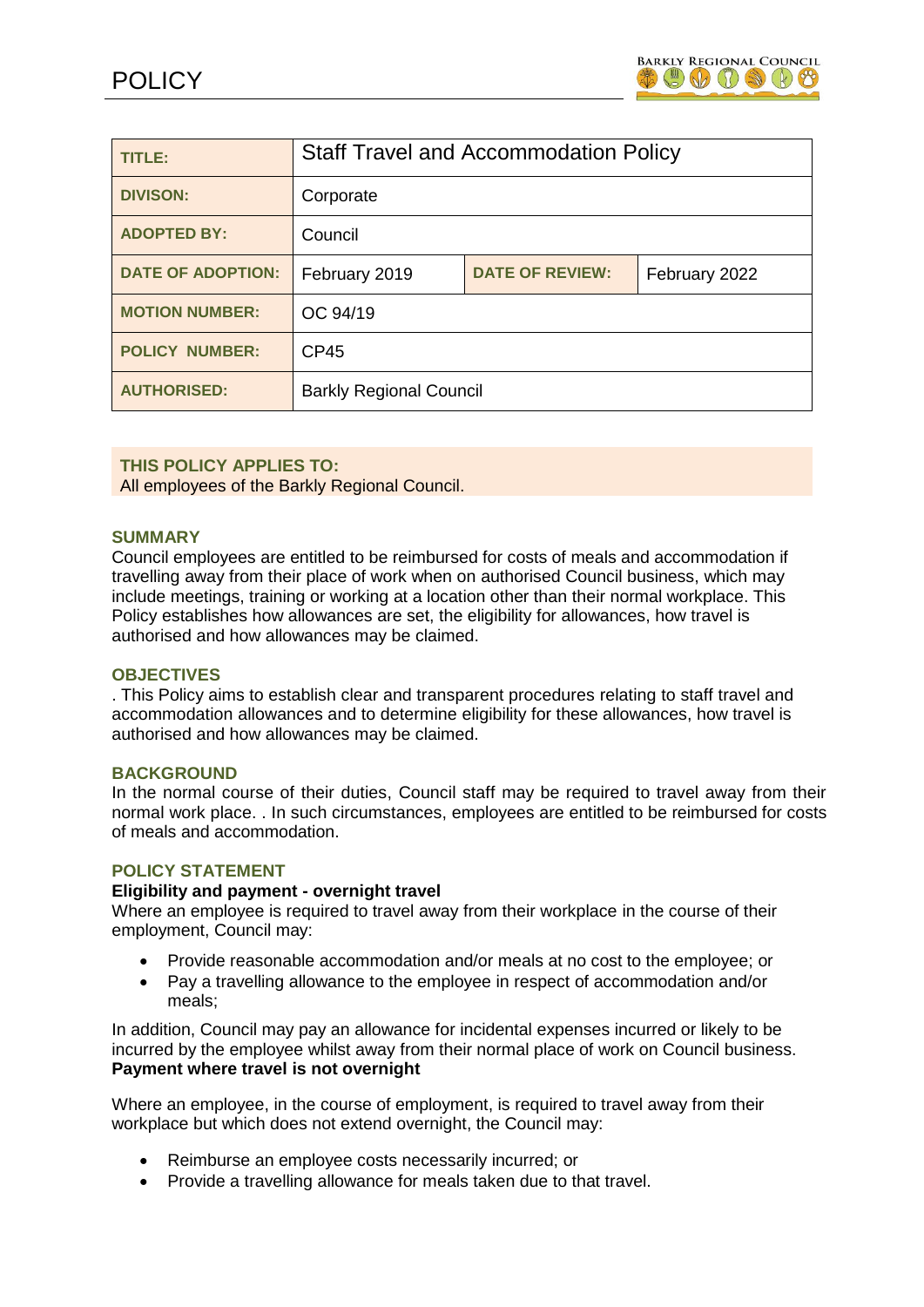This provision does not apply in circumstances where the travel is undertaken as part of the employee's normal duties which are regularly performed away from their normal base.

#### **Travel costs**

Where an employee is required to travel away from their workplace in the course of their employment, the Council will meet the actual transportation cost of airfares and pay a rate per kilometre where an employee travels in their personal vehicle.

This provision does not apply in circumstances where a Council vehicle is available and the employee has chosen not to use it.

### **ELIGIBILITY**

To be eligible for travel allowance, the travel must be authorised **in advance** (utilising the 'Authority to Travel' form) by:

- The CEO or Acting CEO (in the case of Directors),
- The CEO or Acting CEO (in the case of Community Coordinators and Tennant Creek based staff)
- The CEO or a Director or the Community Coordinator in the case of staff based outside of Tennant Creek.

Travelling Allowance is not payable where the employee is absent from the temporary duty locality during any period of leave, whether paid or unpaid.

Allowances are only claimable by the employee if they are using personal funds to procure food, accommodation or travel costs and are not claimable where BRC or any other provider or agency is paying for the food or accommodation or providing the transport.

#### **PROCEDURE**

A *Travel Request Form* is to be submitted for approval in advance of the travel supported where applicable by estimated costs (airfare quotation, hotel name/rate etc.). Where travel is sought in relation to training, evidence that the training has been approved must also be provided.

#### **Payment in Advance**

If Travel Allowance is to be paid in advance, this should be noted on the *Travel Request Form*  and must be approved by the authorising officer. Allowances will be paid by direct deposit into the employee's nominated bank account.

Where Travel Allowance has been paid in advance and the authorised travel does not occur, the employee must reimburse the money within five working days Failure to reimburse an advance within the five days specified or to confirm that the funds have been reimbursed will be treated as a serious breach of policy. Disciplinary action may include, but not be limited to, formal warning, cost recovery, Police report and/or criminal proceedings.

#### **Payment in Arrears**

Claims must be made in a timely manner so that control over expenditure can be maintained. Travel Allowance must be claimed within 14 days of the travel occurring. In special circumstances, the CEO may approve payment of claims submitted after 14 days of the travel occurring however claims made after 60 days will not be paid. Receipts must be provided to support claims in all circumstances except where this is not possible due to the situation (locality).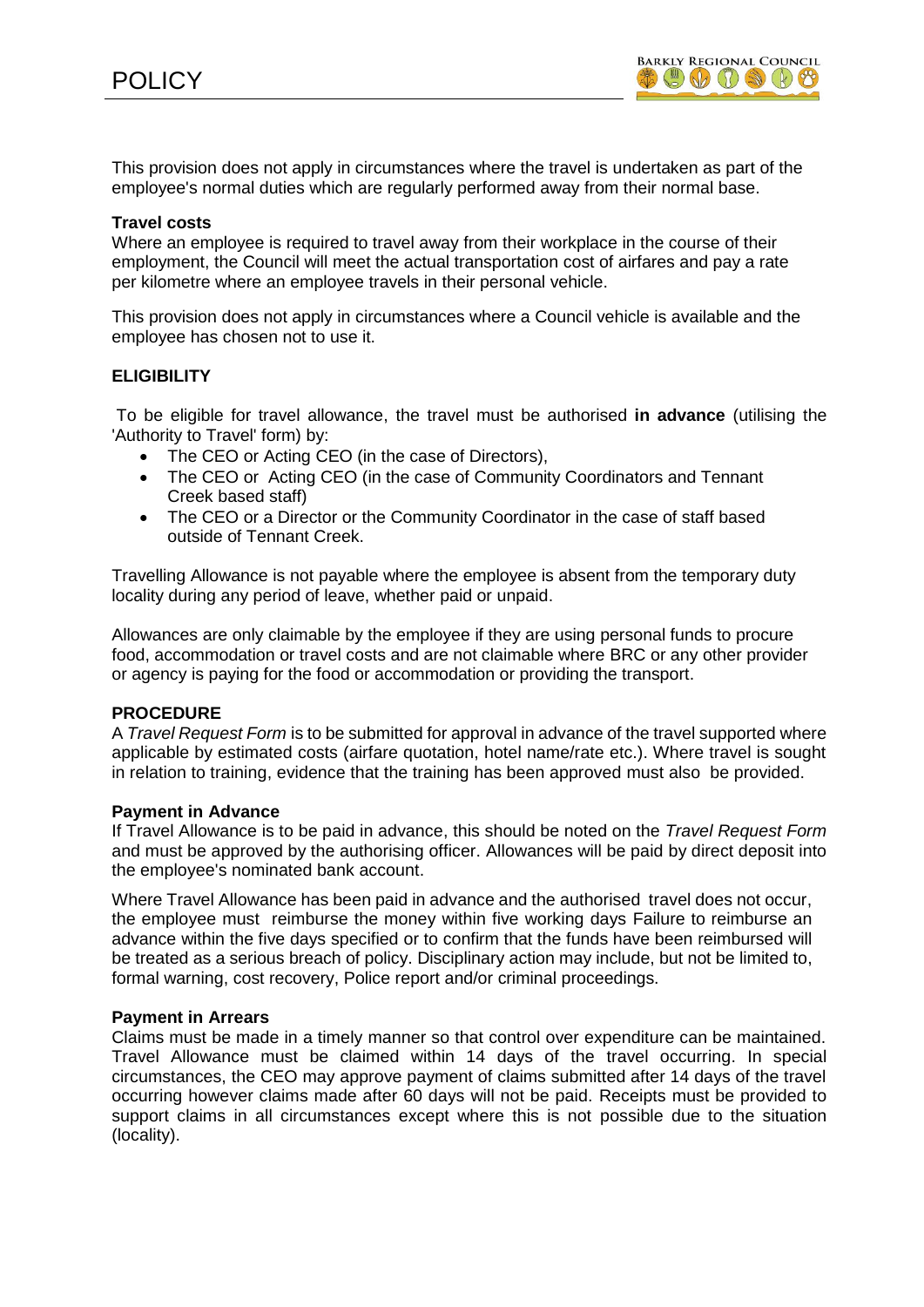## **ALLOWANCES**

#### **Accommodation**

The Council will meet the reasonable cost of overnight accommodation.

| <b>Allowance</b> | Rate                                                                                            |
|------------------|-------------------------------------------------------------------------------------------------|
| Accommodation    | Corporate or Flat rate arranged by the Directorate                                              |
| <b>Breakfast</b> | \$24.25 per day - travel occurs before 8am                                                      |
| Lunch            | \$27.65 per day $-$ travel occurs between $12 - 2$ pm                                           |
| Dinner           | \$47.70 per day – travel occurs after 6pm                                                       |
| Incidentals      | \$19.35 per day                                                                                 |
|                  | Table above based on the $\Delta T O$ 's $=$ Tay Determination TD2017-2010 & Tayation Ruling TR |

*Table above based on the ATO's – Tax Determination TD2017-2019 & Taxation Ruling TR 2004/6*

| <b>Motor Vehicle Expenses</b>                          | Rate                                          |
|--------------------------------------------------------|-----------------------------------------------|
| Kilometre rate                                         | \$0.66 per kilometre (use of private vehicle) |
| Table above from $\Delta T$ O - Motor Vehicle Expenses |                                               |

*Table above from ATO – Motor Vehicle Expenses*

Commercial accommodation: Where possible accommodation should be pre-booked at a hotel or staff accommodation at a community. BRC will meet the actual cost of accommodation to a pre-determined maximum. Accommodation costs in excess of the predetermined cap will only be met if prior approval of the CEO has been granted.

Other: Because of the nature of the Council area it may be necessary for staff to camp out (attracting a *camping allowance*) or on the floor of a crowded staff house (but not in a bed) (*swagging allowance*). Staff may also elect to stay with friends in which case and a *noncommercial accommodation allowance* will be paid.

| <b>Allowance</b> | Rate               |
|------------------|--------------------|
| Camping          | \$134.00 per night |
| Swagging         | \$55.50 per night  |

No allowance is provided if employees are staying in staff housing but are providing their own linen and pillow.

### **Travel**

BRC will meet the actual cost of airfares and pay a rate per kilometre where an employee travels in their personal vehicle unless a Council vehicle is available and the employee has chosen not to use it. Use of a private vehicle is only permissible by CEO approval.

#### **Meal Allowance**

For travel occurring before 8am, between 12 and 2pm and after 6pm, a meal allowance will be payable in respect of each meal.

*Meal allowance will not be paid where a meal is provided (e.g. Employees attending a Council meeting where lunch is provided or employees staying in commercial accommodation where breakfast is included in the room rate).*

#### **Incidental Allowance**

Where travel occurs overnight an incidental allowance will be payable to cover incidental costs.

### **QUANTUM**

If a current Enterprise Agreement exists which establishes the quantum of allowances – travel and accommodation expenses will be met at the rate specified in that agreement.